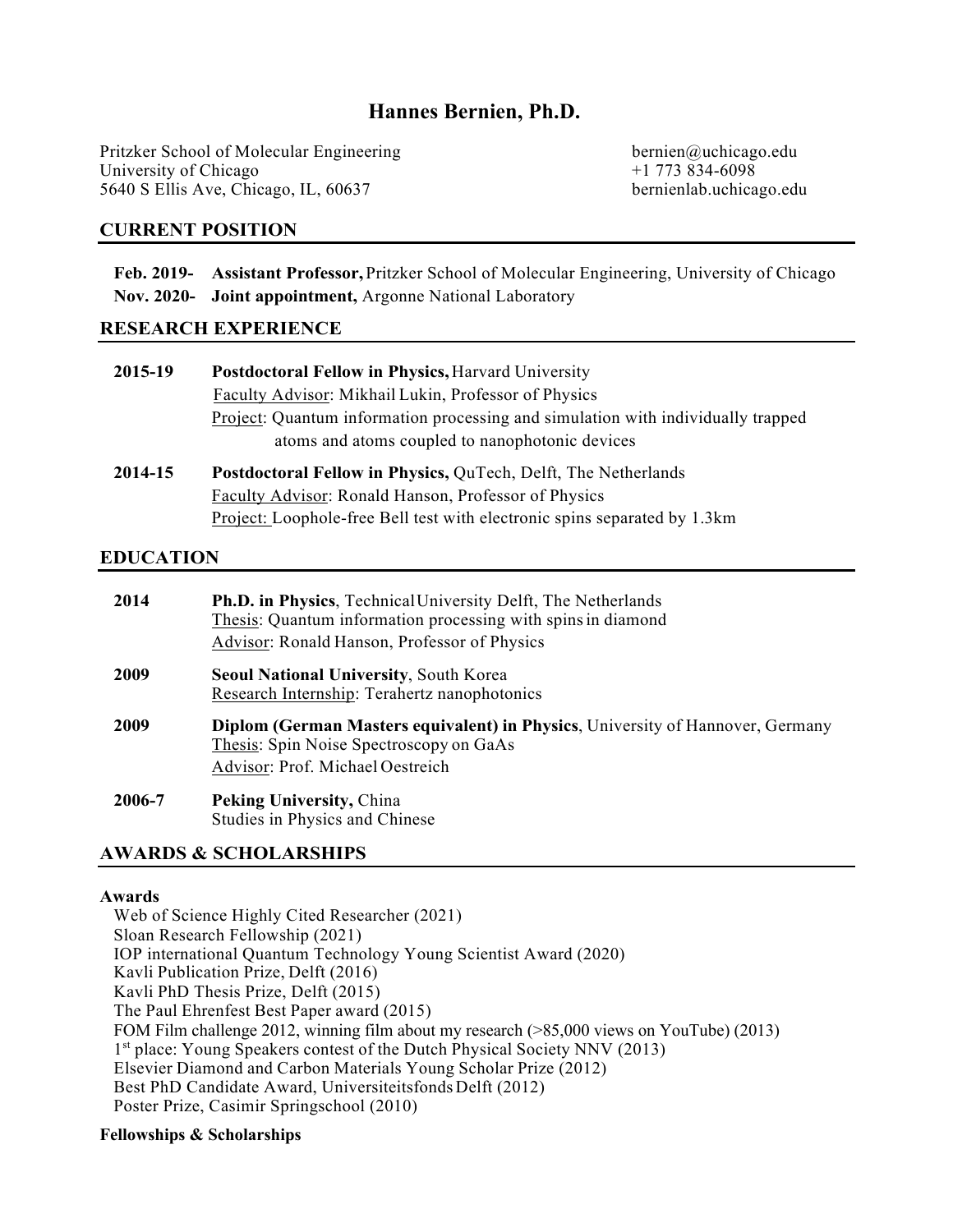Rubicon postdoctoral fellowship, Dutch research organization, NWO (2015-17) DAAD-KOSEF scholarship: "Korean Summer Institute Program" (2009)

# **PUBLICATIONS**

- 29 articles in peer-reviewed journals, h-index = 23, > 9500 total citations (Google Scholar).
- Publications by journal: 6xNature, 5xScience, 1xNature Physics, 1xNature Photonics (invited review), 1xPNAS, 5xPRL, 1xNano Letters, 1xPRB, 1xOptics Express, 2xNJP, 1xOptics Letters, 1xQST, 1xPRX Quantum, 1xPRR, 1xISCA
- Co-filed two patents.

#### **Selected publications in peer-reviewed journals:**

- 1. **H. Bernien**, S. Schwartz, A. Keesling, H. Levine, A. Omran, H. Pichler, S. Choi, A.S. Zibrov, M. Endres, M. Greiner, V. Vuletic, M.D. Lukin. Probing many-body dynamics on a 51-atom quantum simulator. *Nature* **551**, 579-584 (2017). This work was highlighted in *Nature News and Views*.
- 2. **H. Bernien**, B. Hensen, W. Pfaff, G. Koolstra, M.S. Blok, L. Robledo, T.H. Taminiau, M. Markham, D.J. Twitchen, L. Childress, R. Hanson. Heralded entanglement between solid-state qubits separated by three meters. *Nature* **497**, 86-90 (2013). This work was highlighted in *Nature News*.
- 3. B. Hensen, **H. Bernien**, A.E. Dréau, A. Reiserer, N. Kalb, M.S. Blok, J. Ruitenberg, R.F.L. Vermeulen, R.N. Schouten, C. Abellán, W. Amaya, V. Pruneri, M. W. Mitchell, M. Markham, D.J. Twitchen, D. Elkouss, S. Wehner, T.H. Taminiau, R. Hanson. Loophole-free Bell inequality violation using electron spins separated by 1.3 kilometres. *Nature* **526**, 682-686 (2015). This work was selected as a *Physics World* breakthrough of 2015. It was highlighted in *Nature News*, *Science News*, and featured in international news such as: *The New York Times* (front page), *Economist*, *Time*, *Zeit*, *LeMonde*.
- 4. S.G. Menon, K. Singh, J. Borreegaard, and **H.Bernien**. Nanophotonic quantum network node with neutral atoms and an integrated telecom interface. *New Journal of Physics* **22**, 073033 (2020)
- 5. L. Robledo\*, L. Childress\*, **H. Bernien**\*, B. Hensen, P.F.A. Alkemade, R. Hanson. High-fidelity projective read-out of a solid-state spin quantum register. Nature **477**, 547-578 (2011) (\*contributed equally).

This work was highlighted in: Quantum computing: Snapshots of diamond spins, J. Morton and S. Benjamin, *Nature Physics* **7**, 929–930 (2011). News and Views section.

#### **Publications in peer-reviewed journals and preprints continued chronologically:**

- 6. K. Singh, S. Anand, A. Pocklington, J.T. Kemp, **H. Bernien**. A dual-element, two-dimensional atom array with continuous-mode operation. arXiv:2110.05515 (2021)
- 7. W. Huie, S. G. Menon, **H. Bernien**, J. Covey. Multiplexed telecom-band quantum networking with atom arrays in optical cavities. Physical Review Research 3, 043154 (2021)
- 8. J.M. Baker, A. Litteken, C. Duckering, H. Hoffman, **H. Bernien**, F.T. Chong. Exploiting Long-Distance Interactions and Tolerating Atom Loss in Neutral Atom Quantum Architectures. ACM/IEEE 48th Annual International Symposium on Computer Architecture (ISCA) 818-831 (2021)
- 9. T. Dordevic, P. Samutpraphoot, P. Ocola, **H. Bernien**, B. Grinkemeyer, I. Dimitrova, V. Vuletic, and M.D. Lukin. Nanophotonic quantum interface and transportable entanglement for atom arrays. Science 373, 1511 (2021)
- 10. C. D. Aiello, D. D. Awschalom, **H. Bernien** et al. Achieving a quantum smart workforce. Quantum Science and Technology 6, 030501 (2021)
- 11. D. Awschalom, K. K. Berggren, **H. Bernien** et al. Development of Quantum Interconnects (QuICs) for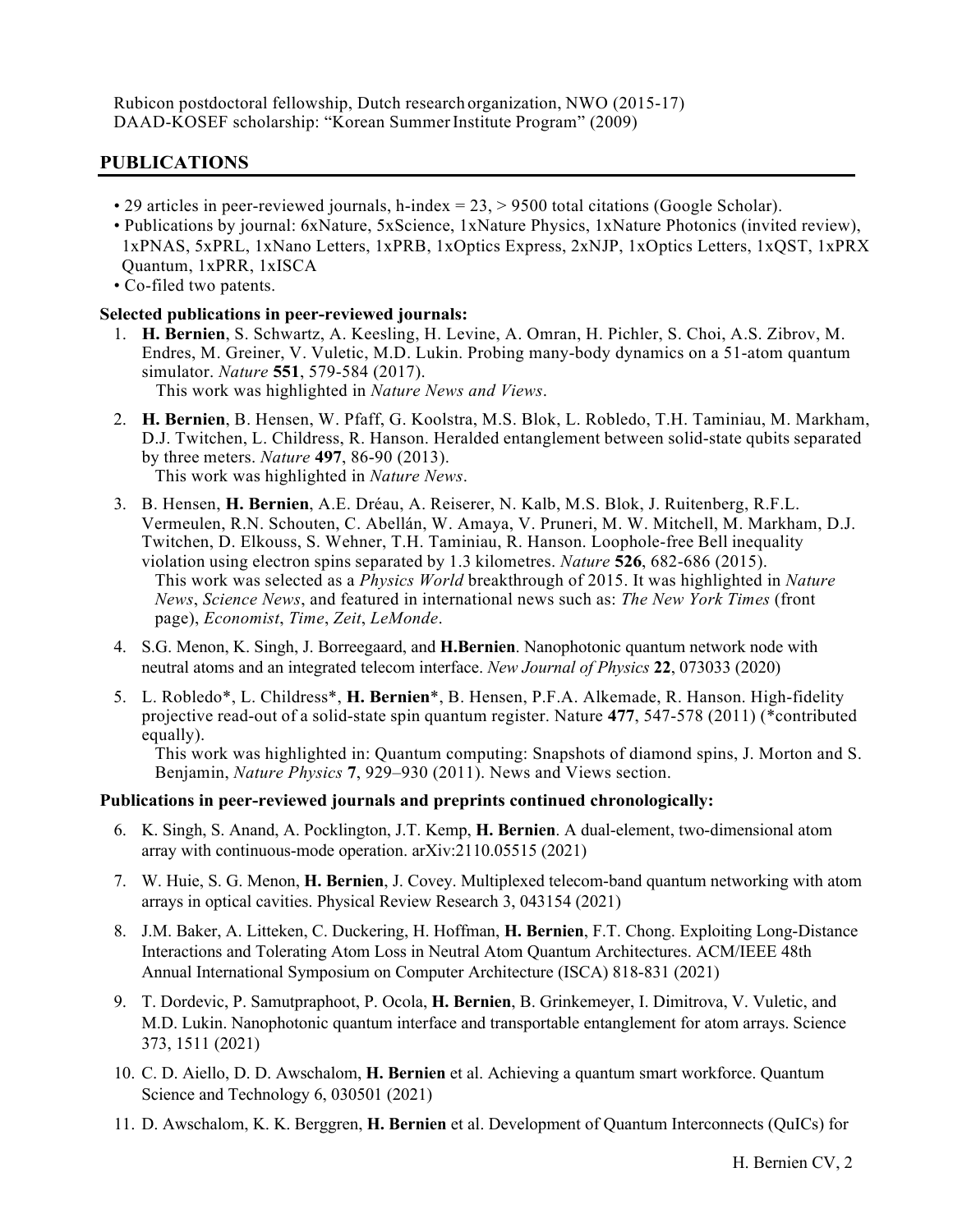Next-Generation Information Technologies. PRX Quantum 2, 017002 (2021)

- 12. P. Samutpraphoot, T. Dordevic, P. Ocola, **H. Bernien**, C. Senko, V. Vuletic, and M.D. Lukin. Strong Coupling of Two Individually Controlled Atoms via a Nanophotonic Cavity. *Physical Review Letters* **124**, 063602 (2020)
- 13. G. Torlai\*, B. Timar\*, E.P.L. van Nieuwenburg, H. Levine, A. Omran, A. Keesling, **H. Bernien**, M. Greiner, V. Vuletić, M.D. Lukin, R.G. Melko, M. Endres. Integrating neural networks with a quantum simulator for state reconstruction. *Physical Review Letters* **123**, 230504 (2019) (\*contributed equally)
- 14. H. Levine, A. Keesling, G. Semeghini, A. Omran, T.T. Wang, S. Ebadi, **H. Bernien**, M. Greiner, V. Vuletić, H. Pichler, M. D. Lukin. Parallel Implementation of High-Fidelity Multiqubit Gates with Neutral Atoms. *Physical Review Letters* **123**, 170503 (2019).
- 15. A. Omran\*, H. Levine\*, A. Keesling, G. Semeghini, T.T. Wang, S. Ebadi, **H. Bernien**, A.S. Zibrov, H. Pichler, S. Choi, J. Cui, M. Rossignolo, P. Rembold, S. Montangero, T. Calarco, M. Endres, M. Greiner, V. Vuletić, and M.D. Lukin. Generation and manipulation of Schrödinger cat states in Rydberg atom arrays. *Science* 365, 570-574 (2019) (\*contributed equally)
- 16. D. Kim, A. Keesling, A. Omran, H. Levine, **H. Bernien**, M. Greiner, M.D. Lukin, D.R. Englund. Largescale uniform optical focus array generation with a phase spatial light modulator. *Optics Letters* **44**, 3178-3181 (2019).
- 17. A. Keesling, A. Omran, H. Levine, **H. Bernien**, H. Pichler, S. Choi, R. Samajdar, S. Schwartz, P. Silvi, S. Sachdev, P. Zoller, M. Endres, M. Greiner, V. Vuletić, M.D. Lukin. Quantum Kibble–Zurek mechanism and critical dynamics on a programmable Rydberg simulator. *Nature* **568**, 207–211 (2019).
- 18. H. Levine, A. Keesling, A. Omran, **H. Bernien**, S. Schwartz, A.S. Zibrov, M. Endres, M. Greiner, V. Vuletic, M.D. Lukin. High-Fidelity Control and Entanglement of Rydberg-Atom Qubits. *Physical Review Letters* **121**, 123603 (2018).
- 19. M. Endres\*, **H. Bernien**\*, A. Keesling\*, H. Levine\*, E.R. Anschuetz, A. Krajenbrink, C. Senko, V. Vuletic, M. Greiner, M.D. Lukin. Atom-by-atom assembly of defect-free one-dimensional cold atom arrays. *Science* **354**, 1024-1027 (2016) (\*contributed equally). This work was featured in *MIT News*.
- 20. W. B. Gao, A. Imamoglu, **H. Bernien**, R. Hanson. Coherent manipulation, measurement and entanglement of individual solid-state spins using optical fields. *Nature Photonics* **9**, 363–373 (2015).
- 21. W. Pfaff, B. Hensen, **H. Bernien**, S. van Dam, M.S. Blok, T.H. Taminiau, M.J. Tiggelman, M. Markham, R.N. Schouten, D.J. Twitchen, R. Hanson. Unconditional quantum teleportation between distant solid-statequbits. *Science* **345**, 532-535 (2014). This work was highlighted in: A gem of a quantum teleporter, M. Atature and J. Morton, *Science* **345**, 510-511. Perspective section. It was featured in international news such as: *The New York Times*, *The Telegraph*, *BBC*.
- 22. R.E. George, L. Robledo, O.J.E. Maroney, M.S. Blok, **H. Bernien**, M. Markham, D.J. Twitchen, J.J.L. Morton, G.A.D. Briggs, R. Hanson. Opening up three quantum boxes causes classically undetectable wavefunction collapse*. Proceedings of the National Academy of Sciences* **110**, 3777- 3781 (2013)
- 23. W. Pfaff, T.H. Taminiau, L. Robledo, **H. Bernien**, M.L. Markham, D. J. Twitchen, R. Hanson*.*  Demonstration of entanglement-by-measurement of solid statequbits. *Nature Physics* **9**, 29-33 (2013)
- 24. T. van der Sar, Z.H. Wang, M.S. Blok, **H. Bernien**, T.H. Taminiau, D.M. Toyli, D.A. Lidar, D.D. Awschalom, R. Hanson, V.V. Dobrovitski. Decoherence-protected quantum gates for a hybrid solidstate spin register. *Nature* **484**, 82-86 (2012).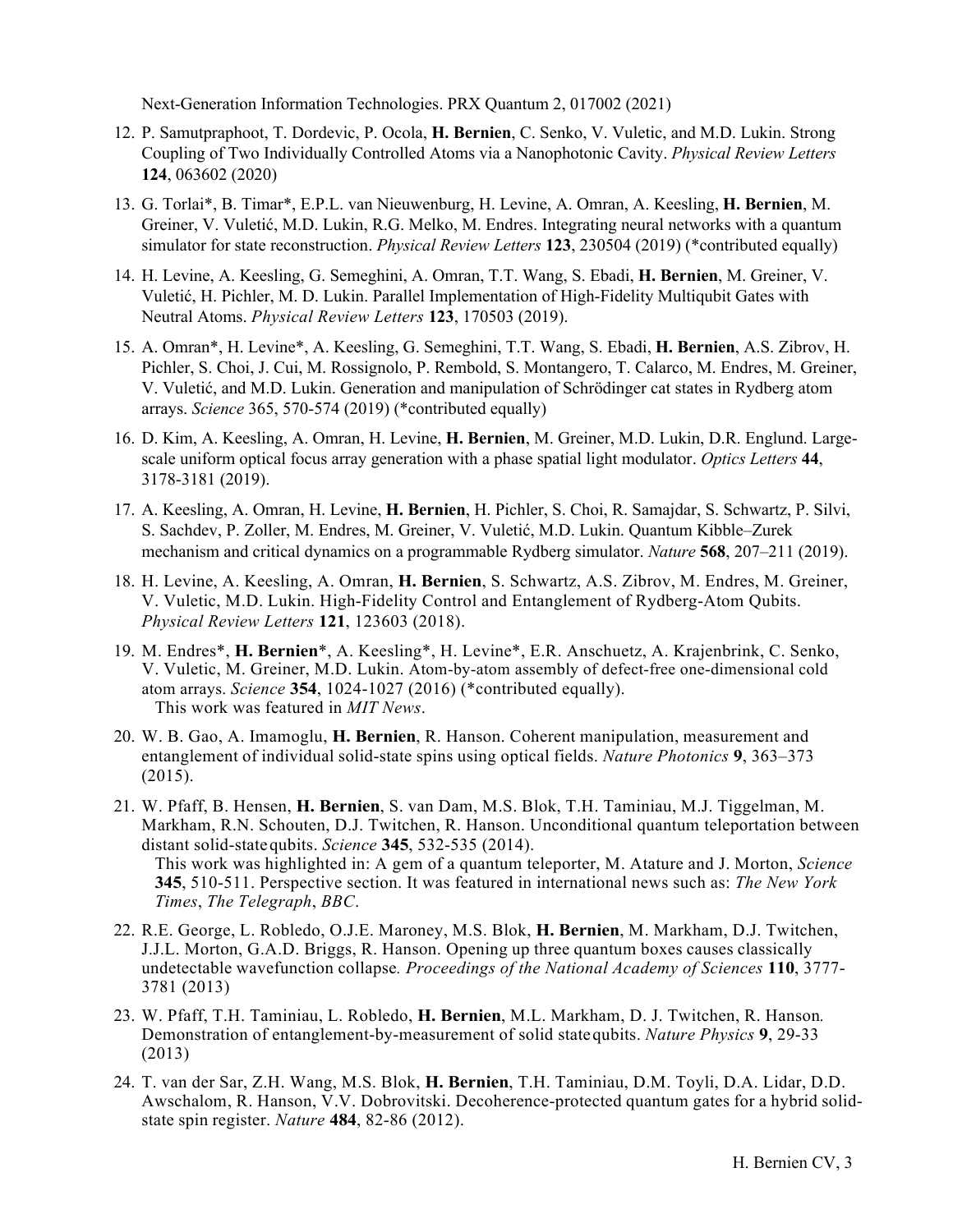25. **H. Bernien**, L. Childress, L. Robledo, M. Markham, D.J. Twitchen, R. Hanson. Two-photon quantum interference from separate nitrogen vacancy centers in diamond. *Physical Review Letters* **108**, 043604 (2012). This work was featured in a *Physics* Synopsis.

26. L. Robledo, **H. Bernien**, T. van der Sar, R. Hanson. Spin dynamics in the optical cycle of single nitrogen-vacancy centres in diamond. *New Journal of Physics* **13**, 025013 (2011).

- 27. Y.G. Jeong, **H. Bernien**, J.S. Kyoung, H.R. Park, H.S. Kim, J.W. Choi, B.J. Kim, H.T. Kim, K.J. Ahn, D.S. Kim. Electrical switching of THz radiation on VO2 thin film fabricated with antennas. *Optics Express* **19**, 21211 (2011).
- 28. L. Robledo, **H. Bernien**, I. van Weperen, R.Hanson. Control and coherence of the optical transition of single defect centers in diamond. *Physical Review Letters* **105**, 177403 (2010).
- 29. M. Seo, J.S. Kyoung, H.R. Park, S. Koo, H.S. Kim, **H. Bernien**, B.J. Kim, J.H. Choe, Y.H. Ahn, H.T. Kim N. Park, Q.H. Park, K.J. Ahn, D.S. Kim. Active THz nanoantennas based on VO2 phase transition. *Nano Letters* **10**, 2064 (2010).
- 30. M. Roemer, **H. Bernien**, G. Mueller, D. Schuh, J. Huebner, M. Oestreich. Electron-spin relaxation in bulk GaAs for doping densities close to the metal-to-insulator transition. *Physical Review B* **81**, 075216 (2010).

#### **Patents**

- 1. Neutral atom quantum information processor, (2017, pending)
- 2. Device for achieving multi-photon interference from NV centers*,* US9335606B2 (2011)

# **ADVISING EXPERIENCE**

University of Chicago:

- Kevin Singh: Postdoctoral Researcher, Winner of IC Postdoc Fellowship (2020)
- Jordan Kemp: Graduate Student, Winner of NSF graduate student fellowship (2020)
- Ryan White: Graduate Student
- Vikram Ramesh: Graduate Student
- Shankar Menon: Graduate Student
- Samantha Lapp: Graduate Student
- Noah Glachman: Graduate Student
- Wenjun Zhang: Graduate Student
- Yuzhou Chai: Graduate Student
- Jeremy Estes: Research Assistant
- Undergraduate Students: Haley Nguyen, Andrew Pocklington, Kin Fung Ngan, Sam Li, Rohan Kumar, Roberto Cohen, Cody Googin

Harvard University: Supervision of 5 Ph.D. students.

TU Delft: Supervision of 1 bachelor, 1 master, and 2 Ph.D.students.

### **PROFESSIONAL SERVICE**

#### **Referee**

*Review of Modern Physics, Science, Nature Physics, Nature Photonics, Nature Communication, PRL, PRA, Optics Express, JOSA*

#### **Conference and Workshop Organization**

- Quantum Creators Prize Symposium, UChicago 2021
- Subcommittee organizer for CLEO 2020, 2021, 2022 conference, "Quantum and atomic devices and instrumentation"
- Focus Topic organizer March Meeting 2022
- Quantum Sensing Workshop of the Chicago Quantum Exchange (2019)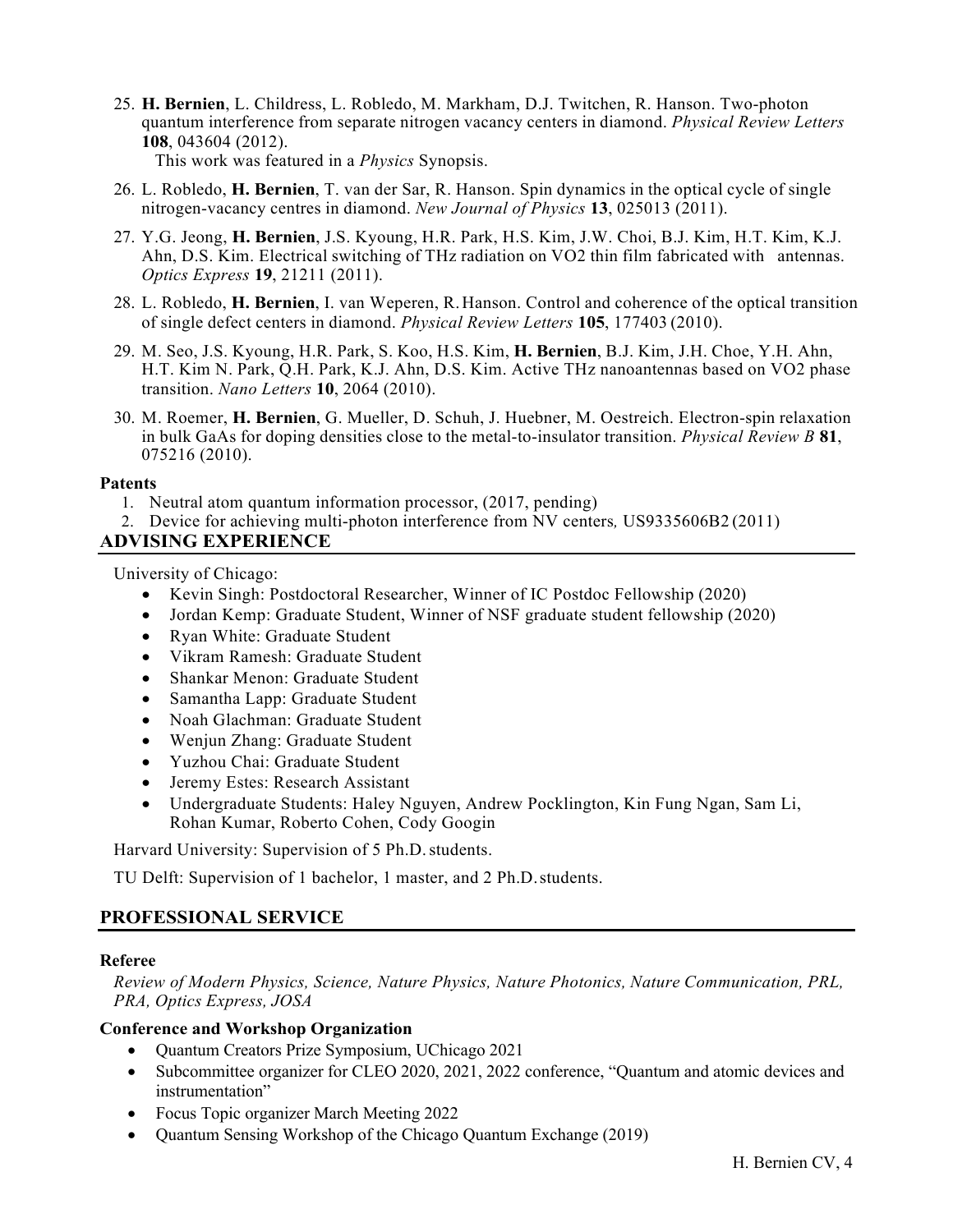- Session Chair APS March meeting 2019 and 2021
- Frontiers of interacting systems of Rydberg atoms, 3-day international workshop at the ITAMP, Harvard University (2017).

# **Teaching at the University of Chicago**

- Implementations of quantum information processors (2021, 2022)
- QuantumLab: undergraduate quantum experiment lab course (2021: development, 2022)

## **Service at the University of Chicago**

- PME Graduate Student Admission and Recruitment Committee (2020 present)
- PME orientation week committee (2021)
- PME Faculty Award Committee (2020 present)
- Lecturer at Quantum Quickstart Summer program (2021)
- Lecturer at PME's City Colleges of Chicago program (2021)
- Lecturer at the PME Mentor Training Lunch Series (2019, 2020, 2021)
- Lecturer at quantum certificate program (2020, 2021, 2022)
- Q&A with NPR's David Kerstenbaum on effective communication (2021)
- TeachQuantum program for highschool teachers, host (2021)
- Lecturer at the Model Classes for the Family Visiting Weekend (2019, 2020)
- PhD Thesis Defense Committee (9) (2019 present)

# **PRESENTATIONS**

Since 2010: more than 60 oral presentations at international conferences and seminars (>50 invited).

### **Invited Conference and Workshop Talks**

American Chemical Society spring meeting (2022)

A dual-species atom array. InQubator for Quantum Simulation, University of Washington, USA (2021) Building quantum processors and networks atom-by-atom, Physics World 'quantum week' webinar (2021) Atom-Nanophotonic Quantum Network Node, Quantum Networking Meeting, ANL, Chicago, USA (2020) Rydberg atom arrays for, Quantum Simulation and Information Processing, Conference on Emerging Quantum Information Technologies, Hong Kong (2019)

Rydberg atom arrays - The dark horse of quantum science and technology, Spinoza Workshop, Delft (2019) Quantum simulation and computing with atomic arrays, QIS Workshop, ANL, Chicago, USA (2019) Quantum many-body dynamics on a Rydberg quantum simulator, Workshop on non-equilibrium physics Mazara, Italy (2019)

Exploring quantum many-body dynamics and quantum information processing with reconfigurable arrays of atoms, PQE Conference, Snowbird, USA (2019)

Scalable quantum technologies with arrays of trapped atoms, MCAW, Urbana Champaign, USA (2018) Many-body dynamics on a 51-atom quantum simulator, APS March Meeting, Los Angeles, USA (2018) Probing many-body dynamics on a 51-atom quantum simulator, BEC2017, Sant Feliu, Spain (2017) Quantum Dynamics of Strongly Interacting Atom Arrays, QSE workshop, Hannover, Germany (2017) Cold Matter Assembled Atom-by-Atom, SCFQIS workshop, Seoul, South Korea (2016) Quantum networks based on diamond spins, SPIE Photonics West, San Francisco, USA (2015) Quantum Networks with Spins in Diamond, Condensed Matter in Paris, France (2014) From remote entanglement to distant quantum teleportation, Workshop, Konstanz, Germany (2014) Quantum Networks with Spins in Diamond, QDiamond2013, HuangShan, China (2013) Preparation, single-shot readout and long-distance coupling of solid-state quantum registers, APS March Meeting, Boston, USA (2012)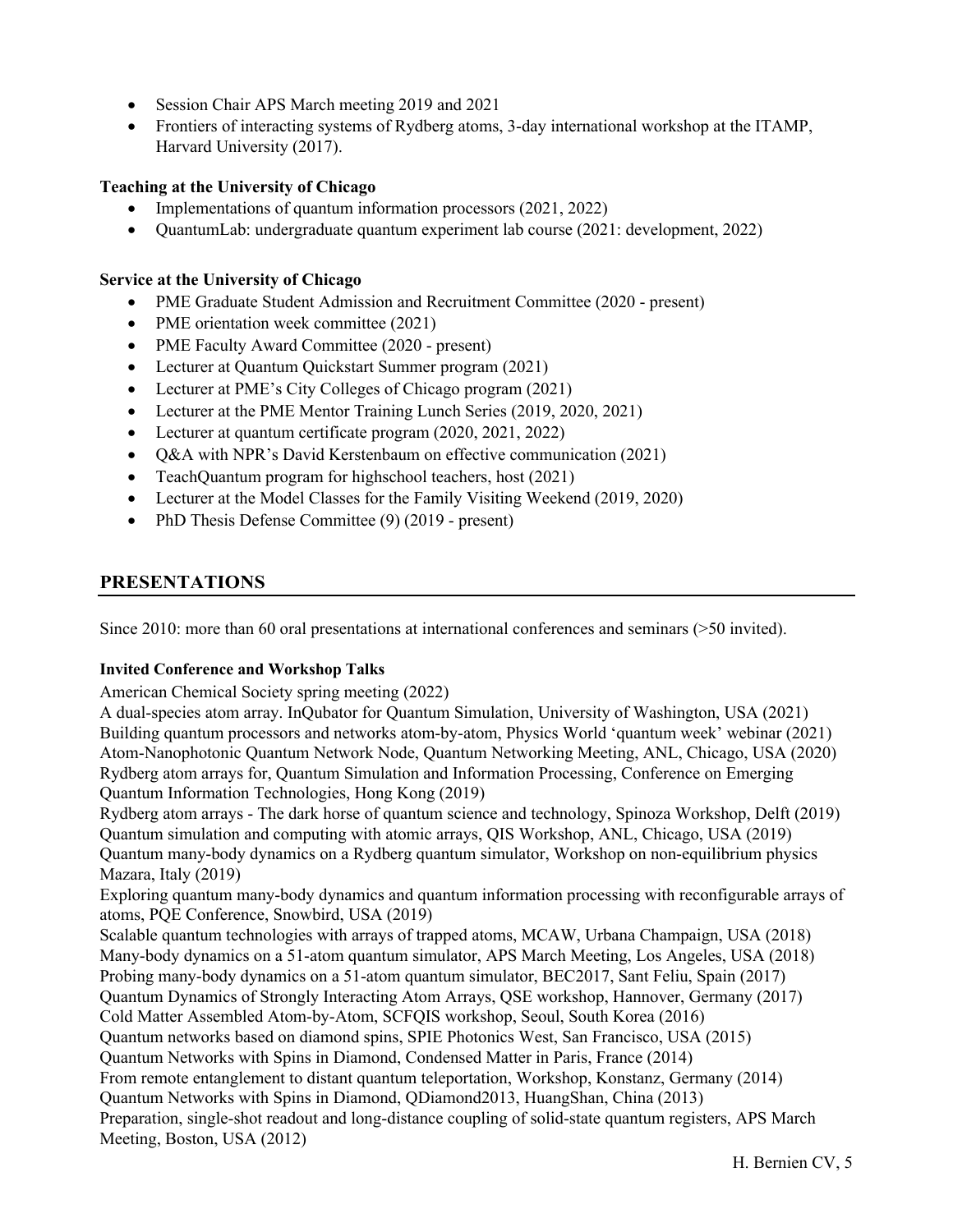#### **Invited Seminars and Colloquia**

Engineering quantum processors and quantum networks atom-by-atom. QuCoLiMa, Germany (2022) Engineering quantum processors and quantum networks atom-by-atom. AMOS special seminar, Weizmann Institute of Science, Israel (2021) Engineering quantum processors and quantum networks atom-by-atom. YQI Colloquium, Yale, USA (2021) Engineering quantum processors and quantum networks atom-by-atom, Quantum British Columbia, Canada (2021) Engineering quantum processors and quantum networks atom-by-atom, RWTH Aachen, Germany (2021) New tools in the atom array toolbox: A dual species array and telecom wavelength operation, ITAMP, Harvard, USA (2021) Building quantum processors and quantum networks atom-by-atom, IQUIST, UIUC, USA (2020) Engineering large quantum systems atom-by-atom, Colloquium University of Chicago, USA (2020) Rydberg atom arrays for Quantum Simulation and Information Processing, Colloquium Marquette University, Milwaukee, USA (2020) Quantum LEGOs: Engineering large quantum systems atom-by-atom, Miami University, Ohio, USA (2019) Quantum LEGOs: Engineering large quantum systems atom-by-atom, ANL, Chicago, USA (2019) Exploring quantum many-body dynamics and quantum information processing with reconfigurable arrays of atoms, University of Wisconsin Madison, USA (2018) Exploring quantum many-body dynamics and quantum information processing with reconfigurable arrays of atoms, University of Colorado Boulder, USA (2018) Exploring many-body dynamics on a 51-atom quantum simulator, CUA, Harvard, USA (2017) Exploring many-body dynamics on a 51-atom quantum simulator, ICFO, Barcelona, Spain (2017) Quantum LEGOs: Building large quantum systems atom-by-atom, UNSW, Sydney, Australia (2017) Quantum LEGOs: Building large quantum systems atom-by-atom, Tübingen, Germany (2017) Exploring Many-Body Dynamics in Strongly Interacting Atom Arrays, Hannover, Germany (2017) Quantum Science with Arrays of Atoms, TU Delft, The Netherlands (2017) Quantum Many-Body Dynamics of Strongly Interacting Atom Arrays, IST, Austria (2017) Quantum Many-Body Dynamics of Arrays of Atoms, HQOC, Harvard, USA (2017) Loophole-free violation of Bell's inequality, IQI, Caltech, USA (2016) Loophole-free violation of Bell's inequality, iQuISE, MIT, USA (2016) Loophole-free violation of Bell's inequality, BBN, Cambridge, USA (2015) Quantum Networks with Spins in Diamond, Pines Lab, Berkeley, USA (2015) From quantum teleportation to a loophole-free Bell test, HCOQ, Harvard, USA (2015) Entanglement between diamonds separated by 3 meters, McGill, Montreal, Canada (2013) Heralded entanglement between two distant diamonds, Cambridge University, UK (2013) Quantum Networks with Spins in Diamond, Seminar at HP-labs, Palo Alto, USA (2013) Quantum Networks with Spins in Diamond, Stanford University, Palo Alto, USA (2013) Heralded entanglement between qubits separated by 3 meters, UCL, London, UK (2012) Interference of two distant NV centers, University of Hannover, Germany (2011)

### **Contributed Conference Talks**

Defect-free atom arrays on demand, Damop, Providence, USA (2016) Towards Atom Arrays on Demand, CUA workshop, MIT/Harvard, USA (2016) From remote teleportation to a 'loophole-free' Bell test, QCMC, Hefei, China (2014) Quantum Networks with Spins in Diamond, APS March Meeting,Denver, USA (2014) Quantum Networks with Spins in Diamond, Workshop, Leeds, England (2014) Heralded entanglement between qubits separated by 3 meters, QIPC, Florence, Italy (2013) Heralded entanglement between solid-state qubits, DAMOP, Quebec City, Canada (2013) Quantum Networks with Spins in Diamond, Kavli-MPQ workshop, Delft Netherlands (2013) Heralded entanglement between two distant diamonds, MRS , San Fransisco, USA (2013) Heralded entanglement between qubits separated by 3 meters, DPG, Hannover, Germany (2013)